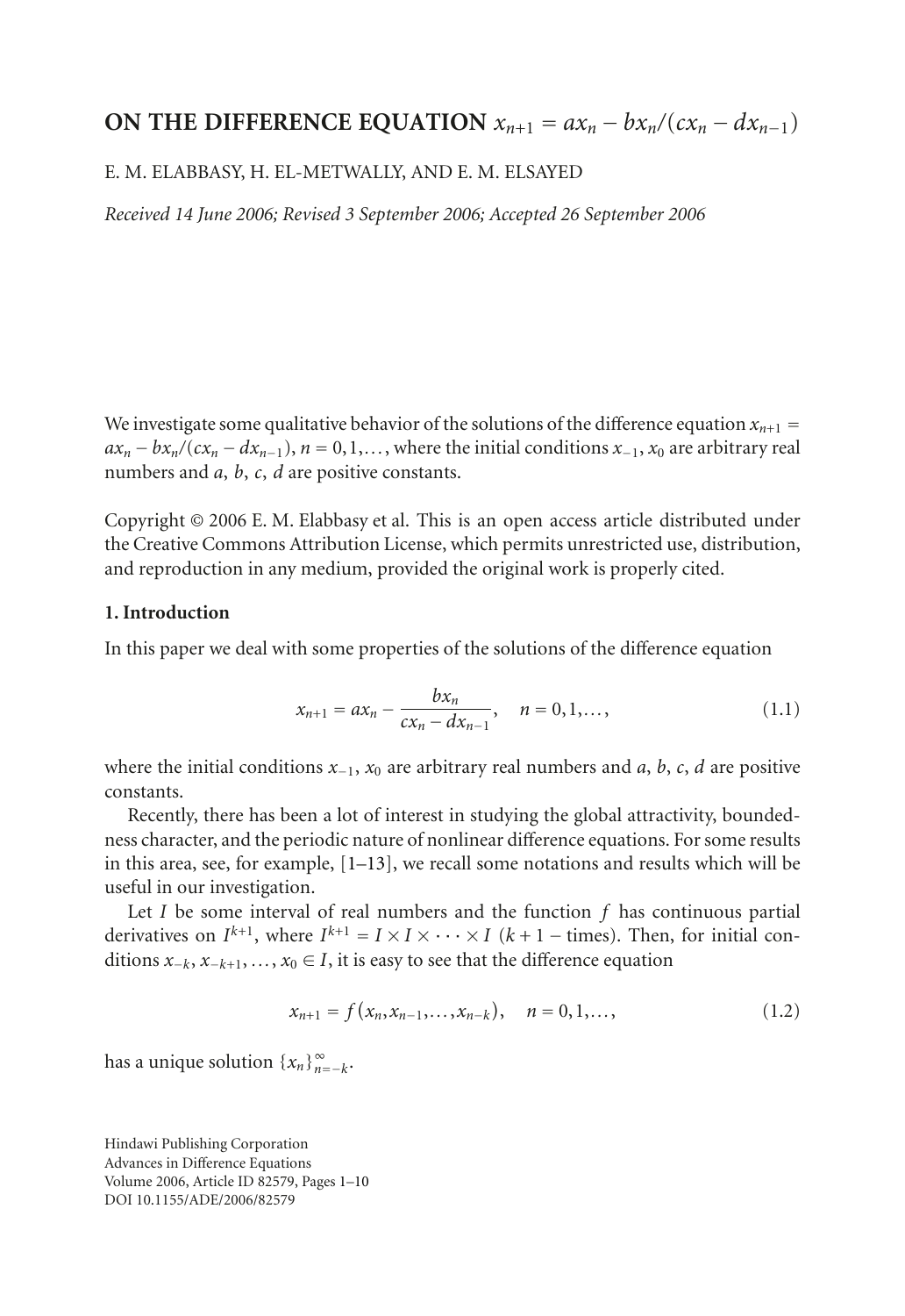A point  $\bar{x} \in I$  is called an equilibrium point of [\(1.2\)](#page-0-0) if

$$
\overline{x} = f(\overline{x}, \overline{x}, \dots, \overline{x}).
$$
\n(1.3)

That is,  $x_n = \overline{x}$  for  $n \ge 0$  is a solution of [\(1.2\)](#page-0-0), or equivalently,  $\overline{x}$  is a fixed point of f.

*Definition 1.1* (stability). (i) The equilibrium point  $\bar{x}$  of [\(1.2\)](#page-0-0) is locally stable if for every  $\epsilon$  > 0, there exists  $\delta$  > 0 such that for all *x*−*k*, *x*−*k*+1,..., *x*−1, *x*<sub>0</sub> ∈ *I*, with

$$
\left| x_{-k} - \overline{x} \right| + \left| x_{-k+1} - \overline{x} \right| + \dots + \left| x_0 - \overline{x} \right| < \delta,
$$
\n
$$
\left| x_n - \overline{x} \right| < \epsilon \quad \forall n \ge -k.
$$
\n
$$
(1.4)
$$

(ii) The equilibrium point  $\bar{x}$  of [\(1.2\)](#page-0-0) is locally asymptotically stable if  $\bar{x}$  is locally stable solution of [\(1.2\)](#page-0-0) and there exists  $\gamma > 0$  such that for all  $x_{-k}$ ,  $x_{-k+1}$ ,  $\dots$ ,  $x_{-1}$ ,  $x_0 \in I$ , with

$$
\left| x_{-k} - \overline{x} \right| + \left| x_{-k+1} - \overline{x} \right| + \dots + \left| x_0 - \overline{x} \right| < \gamma,
$$
\n
$$
\lim_{n \to \infty} x_n = \overline{x}.
$$
\n
$$
(1.5)
$$

(iii) The equilibrium point  $\bar{x}$  of [\(1.2\)](#page-0-0) is global attractor if for all  $x_{-k}$ , $x_{-k+1}$ ,..., $x_{-1}$ ,  $x_0 \in I$ ,

<span id="page-1-0"></span>
$$
\lim_{n \to \infty} x_n = \overline{x}.\tag{1.6}
$$

(iv) The equilibrium point  $\bar{x}$  of [\(1.2\)](#page-0-0) is globally asymptotically stable if  $\bar{x}$  is locally stable, and  $\bar{x}$  is also a global attractor of [\(1.2\)](#page-0-0).

(v) The equilibrium point  $\bar{x}$  of [\(1.2\)](#page-0-0) is unstable if  $\bar{x}$  is not locally stable.

The linearized equation of [\(1.2\)](#page-0-0) about the equilibrium  $\bar{x}$  is the linear difference equation

$$
y_{n+1} = \sum_{i=0}^{k} \frac{\partial f(\overline{x}, \overline{x}, \dots, \overline{x})}{\partial x_{n-i}} y_{n-i}.
$$
 (1.7)

Now assume that the characteristic equation associated with [\(1.7\)](#page-1-0) is

$$
p(\lambda) = p_0 \lambda^k + p_1 \lambda^{k-1} + \dots + p_{k-1} \lambda + p_k = 0,
$$
 (1.8)

<span id="page-1-3"></span>where  $p_i = \partial f(\overline{x}, \overline{x}, \dots, \overline{x})/\partial x_{n-i}$ .

THEOREM 1.2 [\[9\]](#page-8-2). *Assume that*  $p_i \in \mathbb{R}$ ,  $i = 1, 2, ...,$  and  $k \in \{0, 1, 2, ...\}$ *. Then* 

<span id="page-1-2"></span><span id="page-1-1"></span>
$$
\sum_{i=1}^{k} |p_i| < 1 \tag{1.9}
$$

*is a sufficient condition for the asymptotic stability of the difference equation*

$$
y_{n+k} + p_1 y_{n+k-1} + \dots + p_k y_n = 0, \quad n = 0, 1, \dots
$$
 (1.10)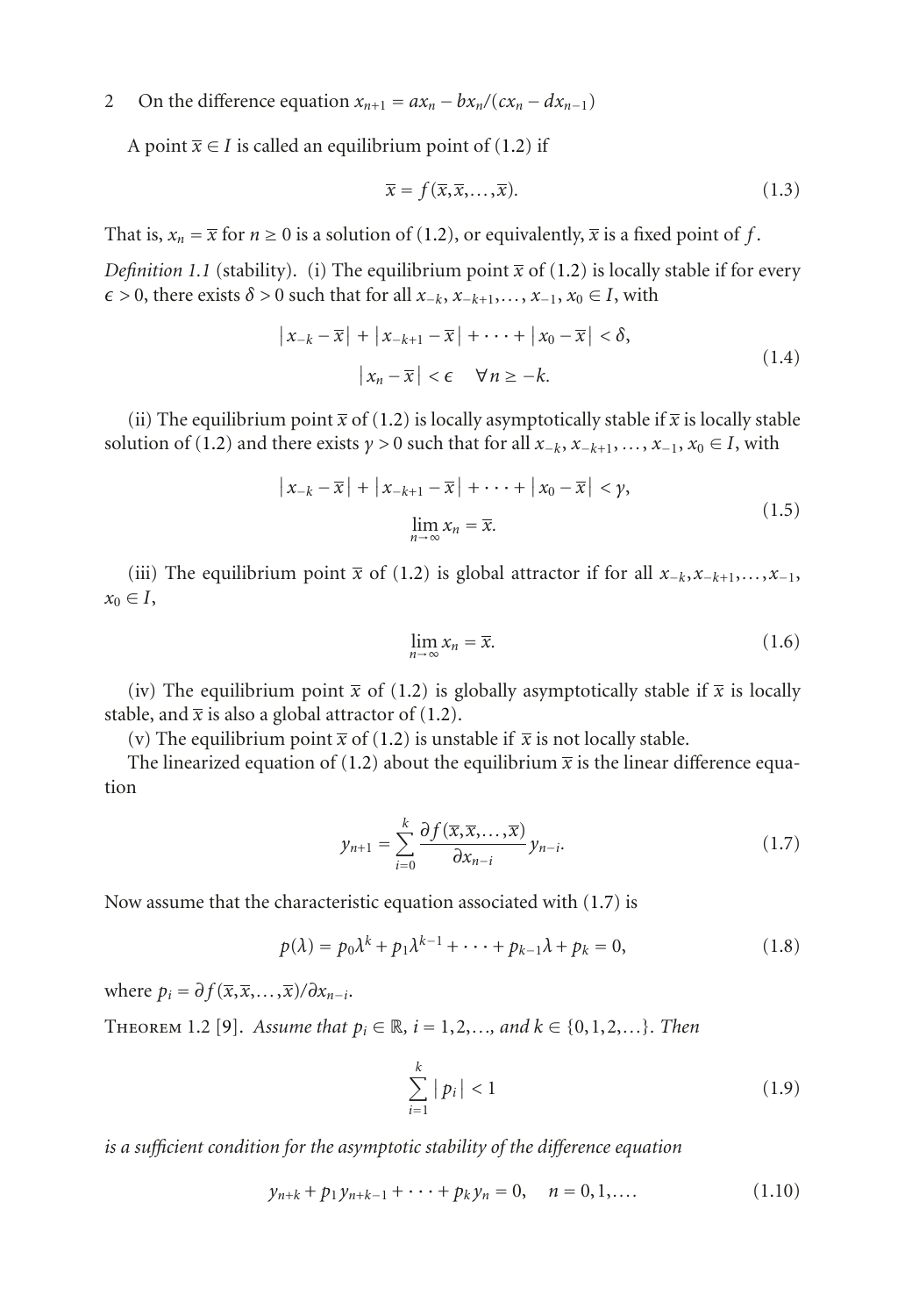COROLLARY 1.3 [\[9\]](#page-8-2). Assume that f is a  $C^1$  function and let  $\overline{x}$  be an equilibrium of [\(1.2\)](#page-0-0). *Then the following statements are true.*

- (a) *If all roots of the polynomial equation [\(1.8\)](#page-1-1) lie in the open unite disk* <sup>|</sup>*λ*<sup>|</sup> *<sup>&</sup>lt;* <sup>1</sup>*, then the equilibrium*  $\bar{x}$  *of* [\(1.2\)](#page-0-0) *is asymptotically stable.*
- (b) *If at least one root of [\(1.8\)](#page-1-1) has absolute value greater than one, then the equilibrium*  $\bar{x}$  *of* [\(1.2\)](#page-0-0) *is unstable.*

*Remark 1.4.* The condition [\(1.9\)](#page-1-2) implies that all the roots of the polynomial equation [\(1.8\)](#page-1-1) lie in the open unite disk  $|\lambda|$  < 1.

Consider the following equation:

<span id="page-2-0"></span>
$$
x_{n+1} = f(x_n, x_{n-1}). \tag{1.11}
$$

The following theorem will be useful for the proof of our main results in this paper.

<span id="page-2-2"></span>Theorem 1.5 [\[10\]](#page-8-3). *Let* [*a*,*b*] *be an interval of real numbers and assume that*

$$
f: [a,b]^2 \longrightarrow [a,b] \tag{1.12}
$$

*is a continuous function satisfying the following properties.*

- (a)  $f(x, y)$  *is nondecreasing in*  $x \in [a, b]$  *for each*  $y \in [a, b]$ *, and is nonincreasing in*  $y \in [a, b]$  *for each*  $x \in [a, b]$ *.*
- (b) *If*  $(m, M) \in [a, b] \times [a, b]$  *is a solution of the system*

$$
m = f(m,M), \qquad M = f(M,m),
$$
 (1.13)

*then*

$$
m = M.\t(1.14)
$$

*Then* [\(1.11\)](#page-2-0) has a unique equilibrium  $\overline{x} \in [a,b]$  *and every solution of* (1.11) *converges to*  $\overline{x}$ *.* 

## **2. Periodic solutions**

In this section we study the existence of periodic solutions of [\(1.1\)](#page-0-1). The following theorem states the necessary and sufficient conditions that this equation has periodic solutions.

Theorem 2.1. *Equation [\(1.1\)](#page-0-1) has positive prime period-two solutions if and only if*

$$
(c+d)(a+1) > 4d, \quad ac \neq d, c > d.
$$
 (2.1)

*Proof.* First suppose that there exists a prime period-two solution

<span id="page-2-1"></span>
$$
\ldots, p, q, p, q, \ldots \tag{2.2}
$$

of [\(1.1\)](#page-0-1). We will prove that condition [\(2.1\)](#page-2-1) holds.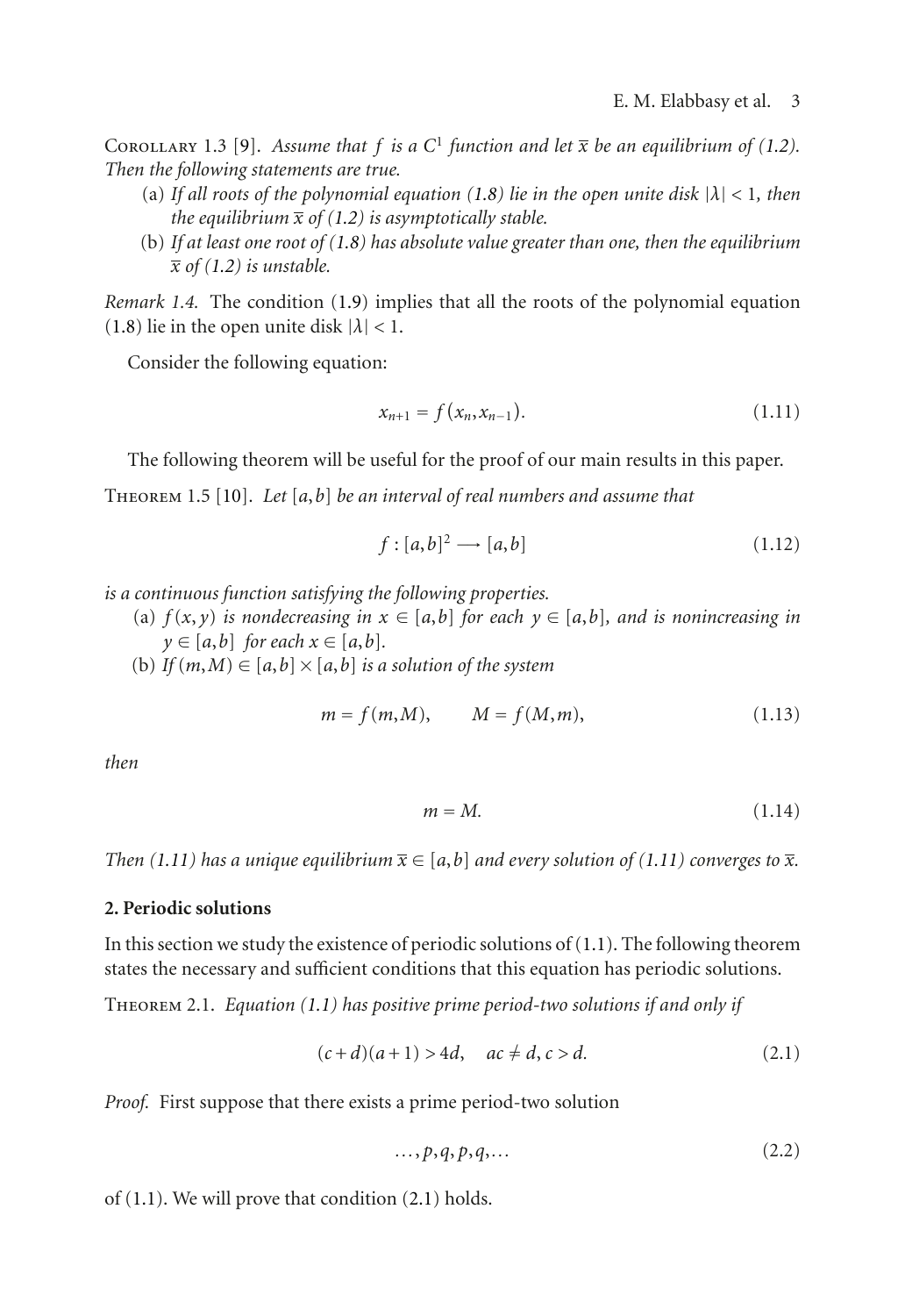We see from [\(1.1\)](#page-0-1) that

<span id="page-3-1"></span>
$$
p = aq - \frac{bq}{cq - dp},
$$
  

$$
q = ap - \frac{bp}{cp - dq}.
$$
 (2.3)

Then

<span id="page-3-0"></span>
$$
cpq - dp2 = acq2 - adpq - bq,
$$
\n(2.4)

$$
cpq - dq2 = acp2 - adpq - bp.
$$
 (2.5)

Subtracting [\(2.5\)](#page-3-0) from [\(2.4\)](#page-3-1) gives

$$
d(q^2 - p^2) = ac(q^2 - p^2) - b(q - p).
$$
 (2.6)

Since  $p \neq q$ , it follows that

<span id="page-3-3"></span><span id="page-3-2"></span>
$$
p + q = \frac{b}{ac - d}.\tag{2.7}
$$

Again, adding [\(2.4\)](#page-3-1) and [\(2.5\)](#page-3-0) yields

$$
2cpq - d(p^2 + q^2) = ac(p^2 + q^2) - 2adpq - b(p + q).
$$
 (2.8)

It follows by [\(2.7\)](#page-3-2), [\(2.8\)](#page-3-3), and the relation

$$
p^2 + q^2 = (p + q)^2 - 2pq \quad \forall p, q \in \mathbb{R},
$$
 (2.9)

that

<span id="page-3-4"></span>
$$
pq = \frac{b^2d}{(ac-d)^2(c+d)(a+1)}.
$$
\n(2.10)

Now it is clear from [\(2.7\)](#page-3-2) and [\(2.10\)](#page-3-4) that *p* and *q* are the two positive distinct roots of the quadratic equation

$$
(ac-d)t2 - bt + \frac{b2d}{(ac-d)(c+d)(a+1)} = 0
$$
 (2.11)

and so

<span id="page-3-5"></span>
$$
b^2 > \frac{4b^2d}{(c+d)(a+1)}.\tag{2.12}
$$

Therefore, inequality [\(2.1\)](#page-2-1) holds.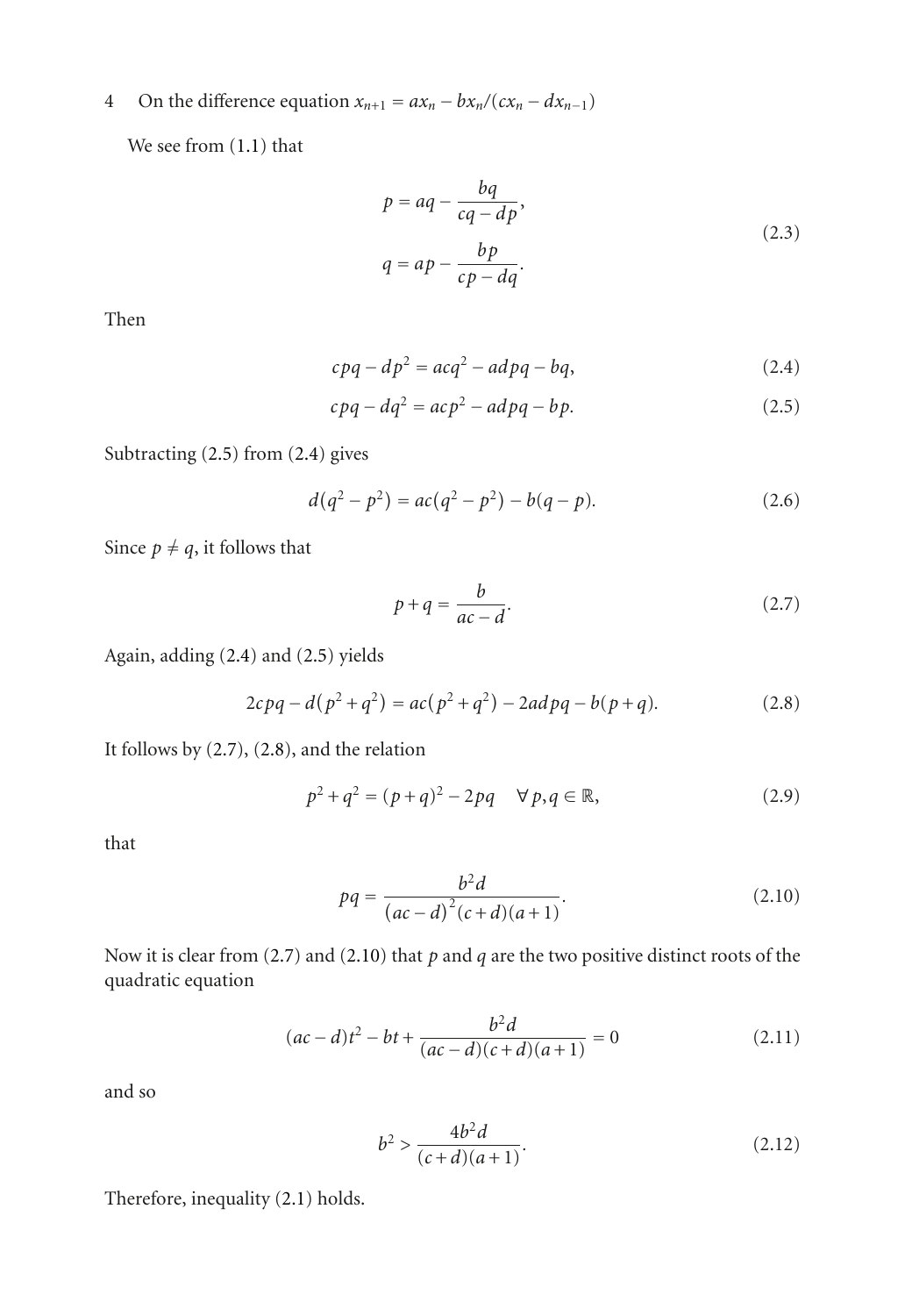Second, suppose that inequality [\(2.1\)](#page-2-1) is true. We will show that [\(1.1\)](#page-0-1) has a prime period-two solution.

Assume that

$$
p = \frac{b + \alpha}{2(ac - d)},
$$
  
\n
$$
q = \frac{b - \alpha}{2(ac - d)},
$$
\n(2.13)

where  $\alpha = \sqrt{b^2 - 4b^2d/((c+d)(a+1))}$ .

From inequality [\(2.1\)](#page-2-1) it follows that *α* is a real positive number, therefore, *p* and *q* are distinct positive real numbers.

Set

$$
x_{-1} = p, \qquad x_0 = q. \tag{2.14}
$$

We show that  $x_1 = x_{-1} = p$  and  $x_2 = x_0 = q$ .

It follows from [\(1.1\)](#page-0-1) that

$$
x_1 = aq - \frac{bq}{cq - dp} = \frac{acq^2 - adpq - bq}{cq - dp}
$$
  
= 
$$
\frac{ac[(b-\alpha)/(2(ac-d))]^2 - ad[b^2d/((ac-d)^2(c+d)(a+1))] - b[(b-\alpha)/(2(ac-d))]}{c[(b-\alpha)/(2(ac-d))] - d[(b+\alpha)/(2(ac-d))]}
$$
(2.15)

Multiplying the denominator and numerator by  $4(ac - d)^2$  gives

$$
x_1 = \frac{2b^2d - (4ab^2cd + 4ab^2d^2)/((c+d)(a+1)) - 2bd\alpha}{2(ac - d)\{cb - bd - (c+d)\alpha\}}.\tag{2.16}
$$

Multiplying the denominator and numerator by  ${cb - bd + (c + d)\alpha}{(c + d)(a + 1)}$  we get

$$
x_1 = \frac{\left[ (4b^3d^3 + 4b^3cd^2 - 4ab^3c^2d - 4ab^3cd^2) + (4b^2cd^2 + 4b^2d^3 - 4ab^2c^2d - 4ab^2cd^2)\alpha \right]}{2(ac - d)\left\{ 4b^2cd^2 + 4b^2d^3 - 4ab^2c^2d - 4ab^2cd^2 \right\}}.
$$
\n(2.17)

Dividing the denominator and numerator by  ${4b^2cd^2 + 4b^2d^3 - 4ab^2c^2d - 4ab^2cd^2}$  gives

$$
x_1 = \frac{b+\alpha}{2(ac-d)} = p. \tag{2.18}
$$

Similarly as before one can easily show that

$$
x_2 = q.\tag{2.19}
$$

Then it follows by induction that

$$
x_{2n} = q, \qquad x_{2n+1} = p \quad \forall n \ge -1. \tag{2.20}
$$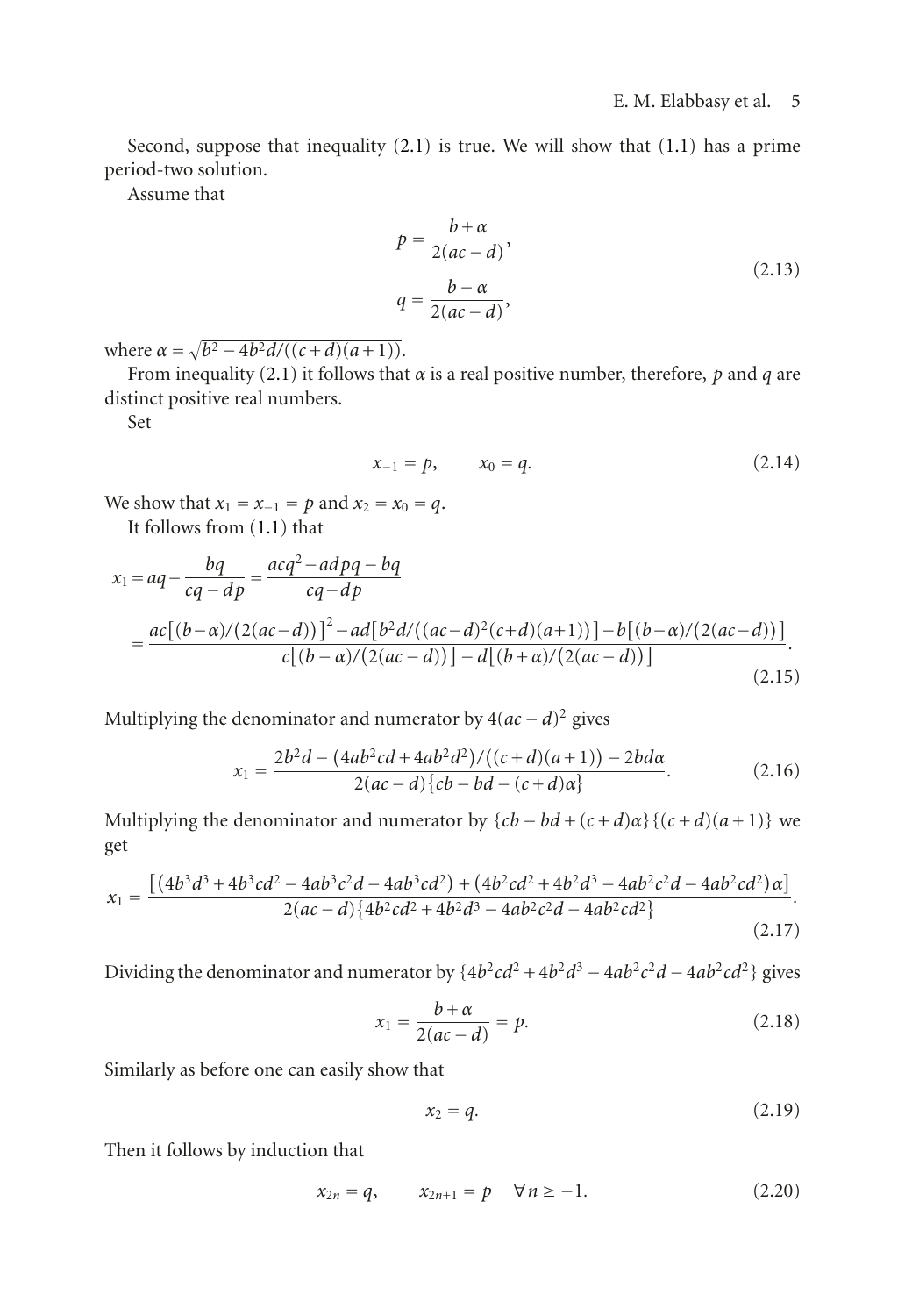Thus [\(1.1\)](#page-0-1) has the positive prime period two solution

$$
\ldots, p, q, p, q, \ldots,\tag{2.21}
$$

where  $p$  and  $q$  are the distinct roots of the quadratic equation [\(2.11\)](#page-3-5) and the proof is  $\Box$ complete.  $\Box$ 

## **3. Local stability of the equilibrium point**

In this section we study the local stability character of the solutions of [\(1.1\)](#page-0-1).

The equilibrium points of  $(1.1)$  are given by the relation

$$
\overline{x} = a\overline{x} - \frac{b\overline{x}}{c\overline{x} - d\overline{x}}.\tag{3.1}
$$

If  $(c - d)(a - 1) > 0$ , then the only positive equilibrium point of [\(1.1\)](#page-0-1) is given by

<span id="page-5-1"></span>
$$
\overline{x} = \frac{b}{(c-d)(a-1)}.\tag{3.2}
$$

Let  $f : (0, \infty)^2 \to (0, \infty)$  be a function defined by

$$
f(u,v) = au - \frac{bu}{cu - dv}.\tag{3.3}
$$

Therefore,

$$
\frac{\partial f(u,v)}{\partial u} = a + \frac{bdv}{(cu - dv)^2},
$$
  

$$
\frac{\partial f(u,v)}{\partial v} = -\frac{bdu}{(cu - dv)^2}.
$$
 (3.4)

Then we see that

$$
\frac{\partial f(\overline{x}, \overline{x})}{\partial u} = a + \frac{d(a-1)}{(c-d)} = p_0,
$$
  

$$
\frac{\partial f(\overline{x}, \overline{x})}{\partial v} = -\frac{d(a-1)}{(c-d)} = p_1.
$$
 (3.5)

Then the linearized equation of [\(1.1\)](#page-0-1) about  $\bar{x}$  is

<span id="page-5-0"></span>
$$
y_{n+1} - p_0 y_{n-1} - p_1 y_n = 0.
$$
 (3.6)

Theorem 3.1. *Assume that*

$$
|ac - d| + |ad - d| < |c - d|.\tag{3.7}
$$

*Then the equilibrium point of [\(1.1\)](#page-0-1) is locally asymptotically stable.*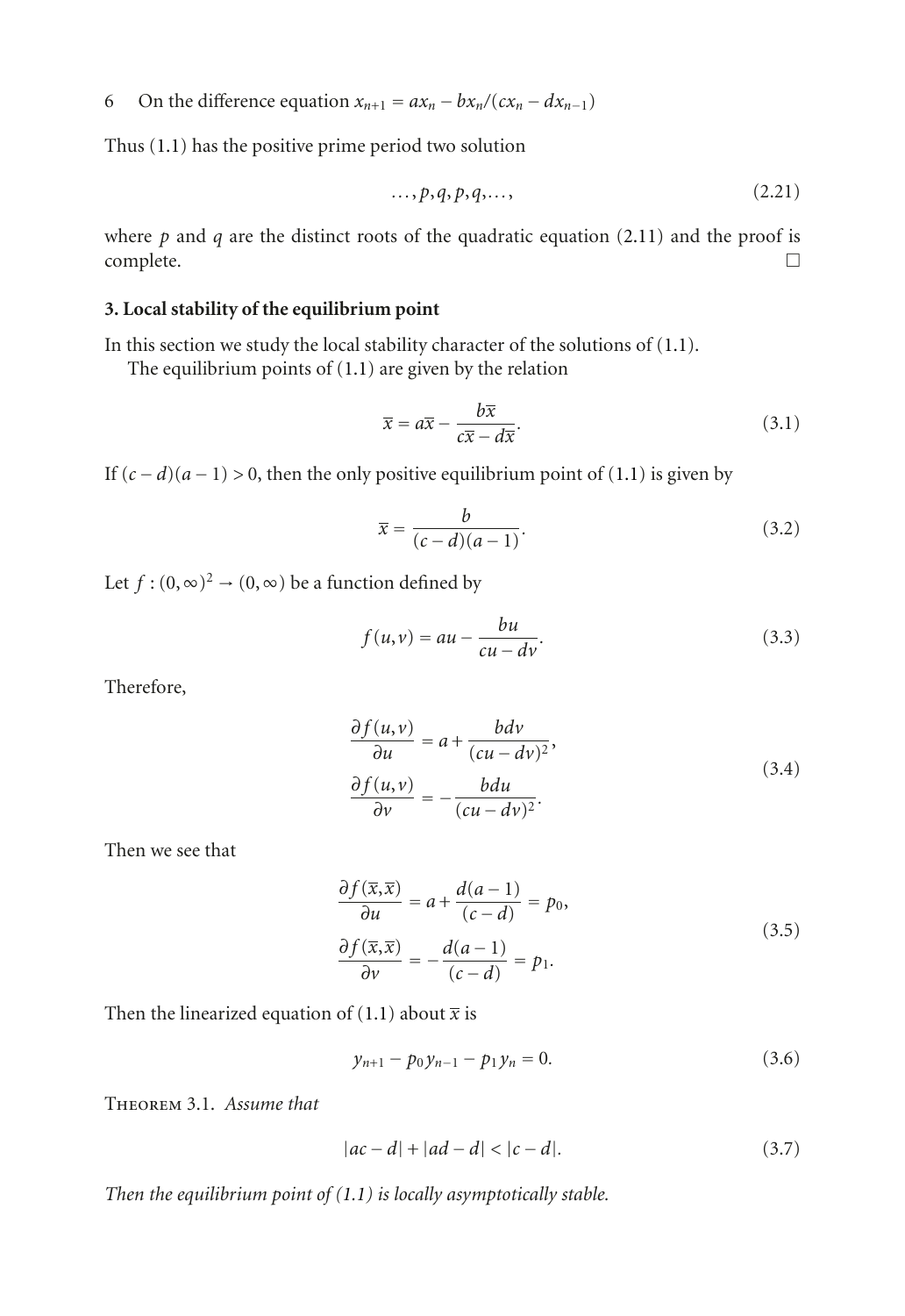*Proof.* Suppose that

$$
|ac - d| + |ad - d| < |c - d|,\tag{3.8}
$$

then

$$
\left| a + \frac{d(a-1)}{(c-d)} \right| + \left| - \frac{d(a-1)}{(c-d)} \right| < 1. \tag{3.9}
$$

Thus

$$
|p_1| + |p_0| < 1. \tag{3.10}
$$

It is followed by [Theorem 1.2](#page-1-3) that [\(3.6\)](#page-5-0) is asymptotically stable. The proof is complete.  $\Box$ 

#### **4. Global attractor of the equilibrium point of [\(1.1\)](#page-0-1)**

In this section we investigate the global attractivety character of solutions of [\(1.1\)](#page-0-1).

THEOREM 4.1. *The equilibrium point*  $\overline{x}$  *of* [\(1.1\)](#page-0-1) *is a global attractor if*  $c \neq d$ *.* 

*Proof.* We can easily see that the function  $f(u, v)$  which is defined by [\(3.3\)](#page-5-1) is increasing in *u* and decreasing in *v*.

Suppose that  $(m, M)$  is a solution of the system

$$
m = f(m, M), \qquad M = f(M, m). \tag{4.1}
$$

Then it results

$$
\frac{1}{cm - dM} = \frac{1}{cM - dm},\tag{4.2}
$$

that is, *M* = *m*. It follows by [Theorem 1.5](#page-2-2) that  $\overline{x}$  is a global attractor of [\(1.1\)](#page-0-1) and then the proof is complete. proof is complete.

#### **5. Special case of [\(1.1\)](#page-0-1)**

In this section we study the following special case of  $(1.1)$ :

<span id="page-6-0"></span>
$$
x_{n+1} = x_n - \frac{x_n}{x_n - x_{n-1}},
$$
\n(5.1)

where the initial conditions *<sup>x</sup>*−1, *<sup>x</sup>*<sup>0</sup> are arbitrary real numbers with *<sup>x</sup>*−1, *<sup>x</sup>*<sup>0</sup> <sup>∈</sup> <sup>R</sup>*/*{0}, and  $x_{-1} \neq x_0$ .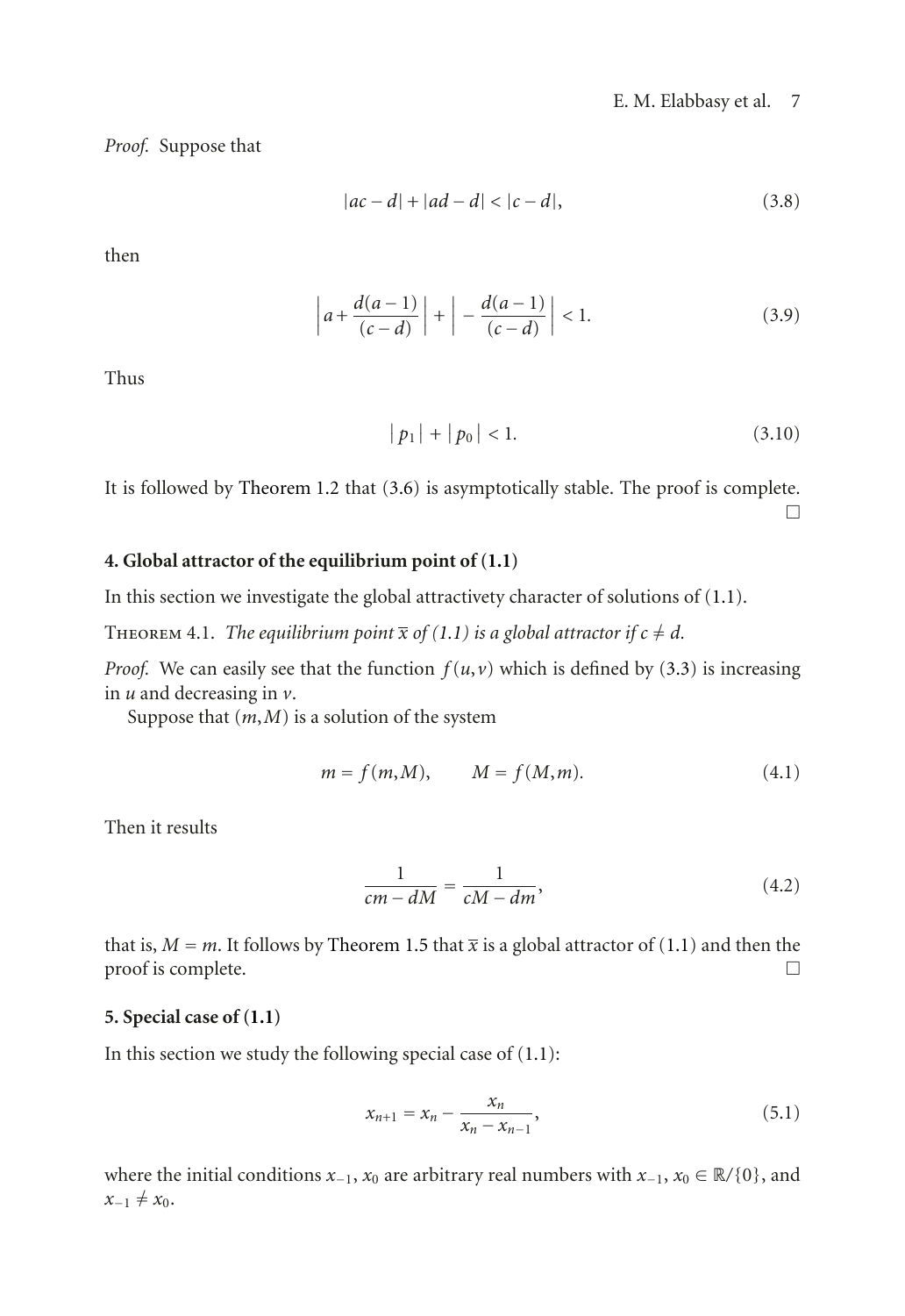**5.1. The solution form of [\(5.1\)](#page-6-0).** In this section we give a specific form of the solutions of  $(5.1).$  $(5.1).$ 

THEOREM 5.1. Let  $\{x_n\}_{n=-1}^{\infty}$  be the solution of [\(5.1\)](#page-6-0) satisfying  $x_{-1} = k$ ,  $x_0 = h$  with  $k \neq h$ ,  $k, h \in \mathbb{R}/\{0\}$ *. Then for*  $n = 0, 1, \ldots$ ,

$$
x_{2n-1} = k + n\left(h - k - (n - 1) - \frac{h}{h - k}\right),
$$
  
\n
$$
x_{2n} = h + n\left(h - k - n - \frac{h}{h - k}\right).
$$
\n(5.2)

*Proof.* For *<sup>n</sup>* <sup>=</sup> 0 the result holds. Now suppose that *n >* 0 and that our assumption holds for  $n-1$ . That is,

$$
x_{2n-3} = k + (n-1)\left(h - k - (n-2) - \frac{h}{h - k}\right),
$$
  
\n
$$
x_{2n-2} = h + (n-1)\left(h - k - (n-1) - \frac{h}{h - k}\right).
$$
\n(5.3)

Now, it follows from [\(5.1\)](#page-6-0) that

$$
x_{2n-1} = x_{2n-2} - \frac{x_{2n-2}}{x_{2n-2} - x_{2n-3}}
$$
  
=  $h + (n-1) \left( h - k - (n-1) - \frac{h}{h-k} \right)$   

$$
- \frac{h + (n-1)(h - k - (n-1) - h/(h-k))}{(h + (n-1)(h - k - (n-1) - h/(h-k))) - (k + (n-1)(h - k - (n-2) - h/(h-k)))}
$$
  
=  $h + (n-1) \left( h - k - (n-1) - \frac{h}{h-k} \right) - \frac{h + (n-1)(h - k - (n-1) - h/(h-k))}{h - k - (n-1)}$ . (5.4)

Multiplying the denominator and numerator by  $(h - k)$  we get

$$
x_{2n-1} = k + (n-1)\left(h - k - (n-1) - \frac{h}{h - k}\right) - \frac{(h + (n-1)(h - k))}{(h - k)} + (h - k)
$$
  
=  $k + (n-1)\left(h - k - (n-1) - \frac{h}{h - k}\right) + (h - k) - (n - 1) - \frac{h}{(h - k)},$  (5.5)

then we have

$$
x_{2n-1} = k + n\left(h - k - (n - 1) - \frac{h}{h - k}\right).
$$
 (5.6)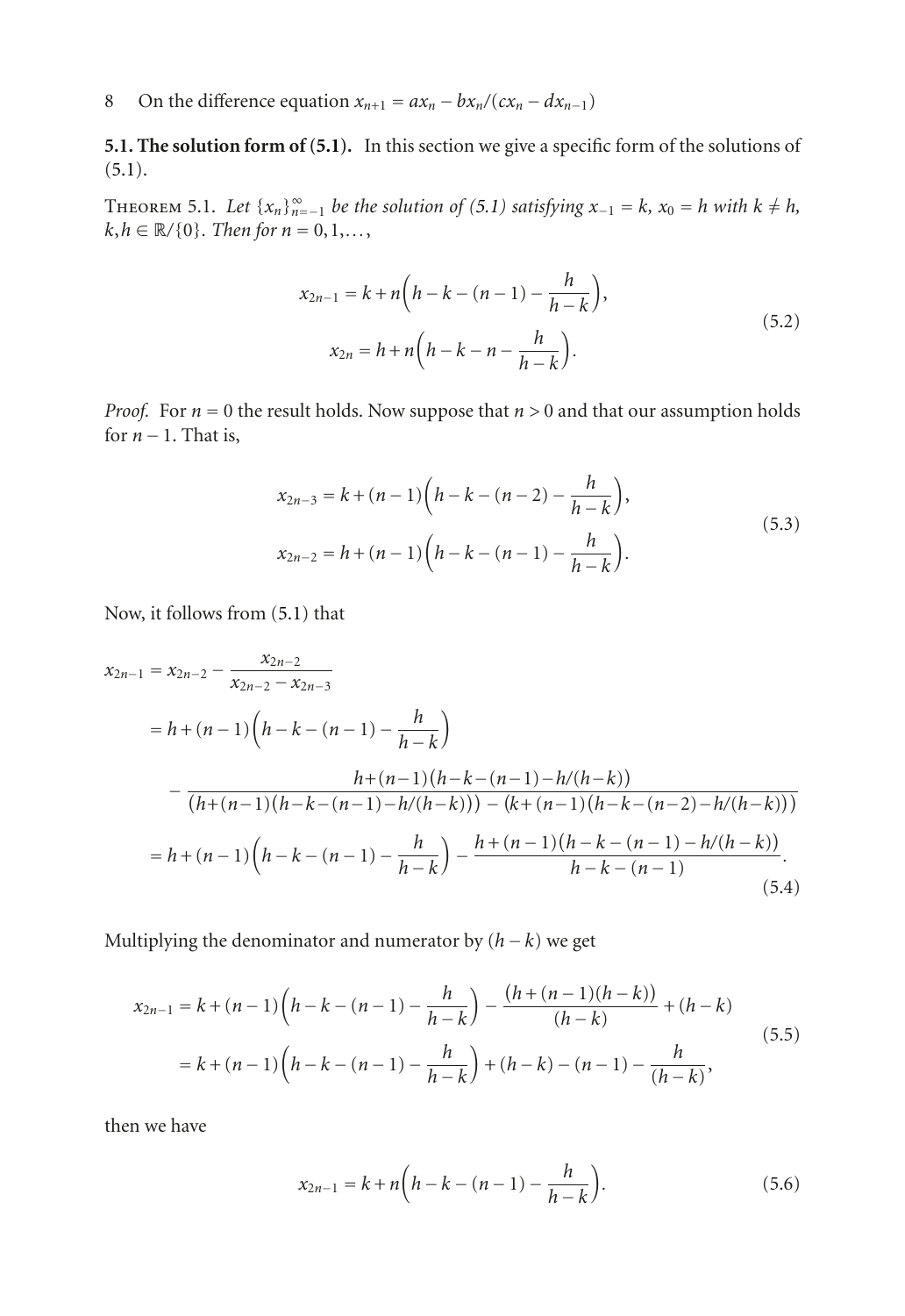#### E. M. Elabbasy et al. 9

Also, we get from [\(5.1\)](#page-6-0)

$$
x_{2n} = x_{2n-1} - \frac{x_{2n-1}}{x_{2n-1} - x_{2n-2}}
$$
  
=  $k + n(h - k - (n - 1) - \frac{h}{h - k}) + \frac{k + n(h - k - (n - 1) - h/(h - k))}{(n - 1) + h/(h - k)}$ . (5.7)

Multiplying the denominator and numerator by  $(h - k)$  we get

$$
x_{2n} = k + n\left(h - k - (n - 1) - \frac{h}{h - k}\right)
$$
  
+ 
$$
\frac{(k(h - k) + n(h - k)^2) - (n(n - 1)(h - k) + nh)}{(n - 1)(h - k) + h}.
$$
 (5.8)

Thus we obtain

$$
x_{2n} = h + n\left(h - k - n - \frac{h}{h - k}\right).
$$
\n<sup>(5.9)</sup>

Hence, the proof is complete.  $\Box$ 

*Remark 5.2.* It is easy to see that every solution of [\(5.1\)](#page-6-0) is unbounded.

#### **Acknowledgment**

The authors would like to thank the referees for their valuable comments.

## <span id="page-8-1"></span><span id="page-8-0"></span>**References**

- [1] E. Camouzis, R. DeVault, and G. Papaschinopoulos, *On the recursive sequence*, Advances in Difference Equations **2005** (2005), no. 1, 31–40.
- [2] C. Çinar, *On the difference equation*  $x_{n+1} = x_{n-1}$ */* − 1 +  $x_n x_{n-1}$ , Applied Mathematics and Computation **158** (2004), no. 3, 813–816.
- [3] , *On the positive solutions of the difference equation*  $x_{n+1} = ax_{n-1}/1 + bx_nx_{n-1}$ , Applied Mathematics and Computation **156** (2004), no. 2, 587–590.
- [4] , *On the positive solutions of the difference equation*  $x_{n+1} = x_{n-1}/1 + x_n x_{n-1}$ , Applied Mathematics and Computation **150** (2004), no. 1, 21–24.
- [5] E. M. Elabbasy, H. El-Metwally, and E. M. Elsayed, *On the periodic nature of some max-type difference equations*, International Journal of Mathematics and Mathematical Sciences **2005** (2005), no. 14, 2227–2239.
- [6] , *On the Difference Equation*  $x_{n+1} = \alpha x_{n-k}/\beta + \gamma \prod_{i=0}^{k} x_{n-i}$ , to appear in Journal of Concrete and Applicable Mathematics.
- [7] H. El-Metwally, E. A. Grove, and G. Ladas, *A global convergence result with applications to periodic solutions*, Journal of Mathematical Analysis and Applications **245** (2000), no. 1, 161–170.
- [8] H. El-Metwally, E. A. Grove, G. Ladas, and H. D. Voulov, *On the global attractivity and the periodic character of some difference equations*, Journal of Difference Equations and Applications **7** (2001), no. 6, 837–850.
- <span id="page-8-2"></span>[9] V. L. Kocic and G. Ladas, ´ *Global Behavior of Nonlinear Difference Equations of Higher Order with Applications*, Mathematics and Its Applications, vol. 256, Kluwer Academic, Dordrecht, 1993.
- <span id="page-8-3"></span>[10] M. R. S. Kulenovic and G. Ladas, *Dynamics of Second Order Rational Difference Equations with Open Problems and Conjectures*, Chapman & Hall/CRC, Florida, 2001.